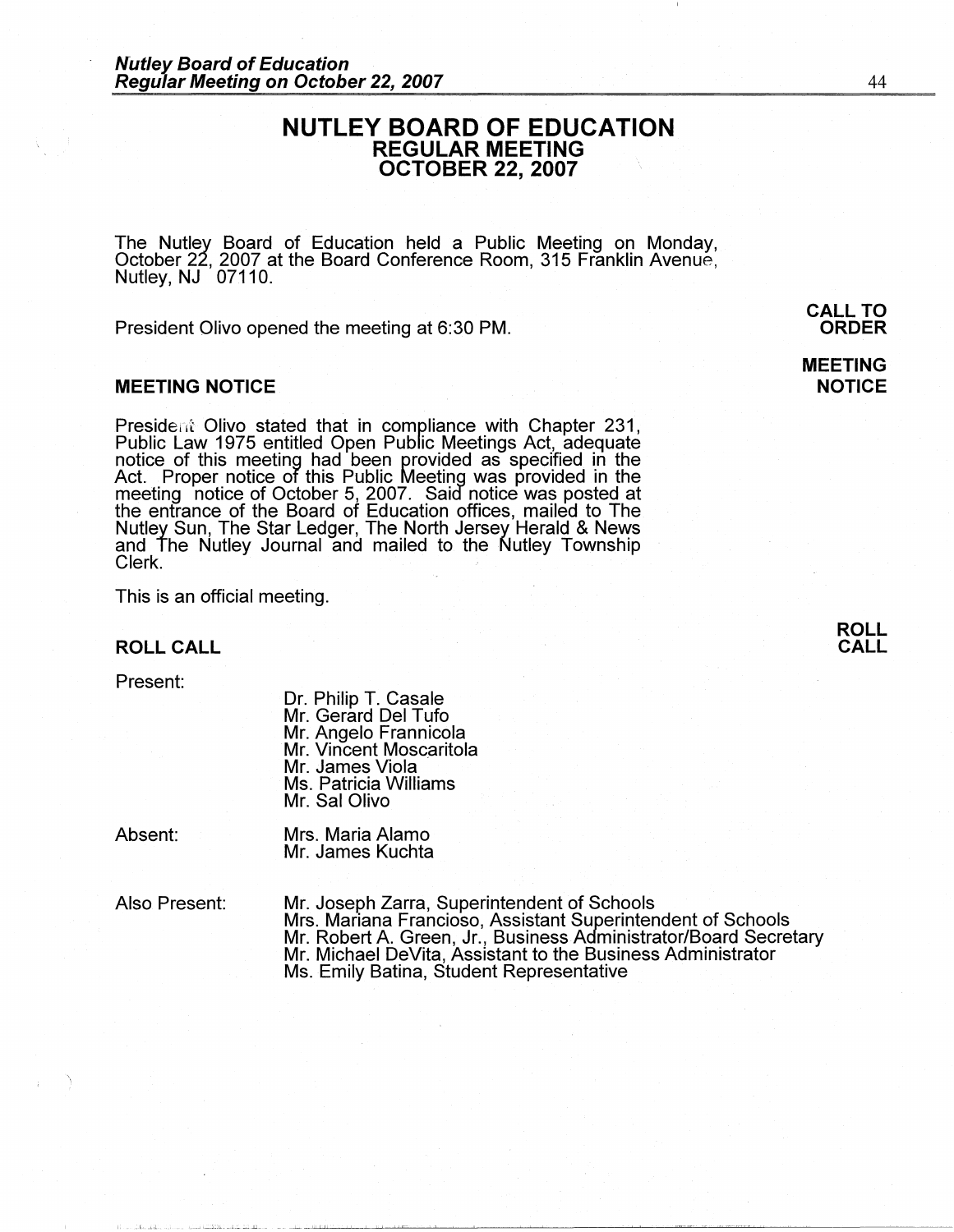### **MOTION TO ADJOURN TO EXECUTIVE SESSION**

At 6:35 PM Trustee Williams moved and Trustee Viola seconded the following resolution:

WHEREAS, the Board of Education will be discussing matters exempt from public discussion pursuant to N.J.S.A. 10:4-12,

**NOW,** THEREFORE, BE IT RESOLVED that the Board of Education recess to closed executive session at this time to discuss the following:

- 1. Christopher Rosati's Employment
- 2. Letter from Christopher Rosati
- 3. Litigation Cases Tri-Tech, Scarpa & Palma
- 4. Addendums Resignations Nicholas Norcia LDTC Lisa Landy - Instructional Aide - Autistic Program

BE IT FURTHER RESOLVED that the results of the discussions will be made public by inclusion on the agenda of a subsequent meeting of the Board of Education or when the reasons for discussing such matters in closed session no longer exist.

The motion was approved by voice vote with the following exception:

Trustee Moscaritola voted "No".

#### **RECONVENE MEETING**

At 8:00 PM Trustee Del Tufo moved, Trustee Williams seconded, and the Board unanimously approved by voice vote a motion to reconvene the public meeting.

The meeting reconvened in the JHWMS Library located at 325 Franklin Avenue, Nutley, NJ.

#### **FLAG SALUTE**

Ms. Batina led the assembly in the flag salute.

### **RECONVENE**

**FLAG SALUTE** 

# **EXECUTIVE**<br>**SESSION**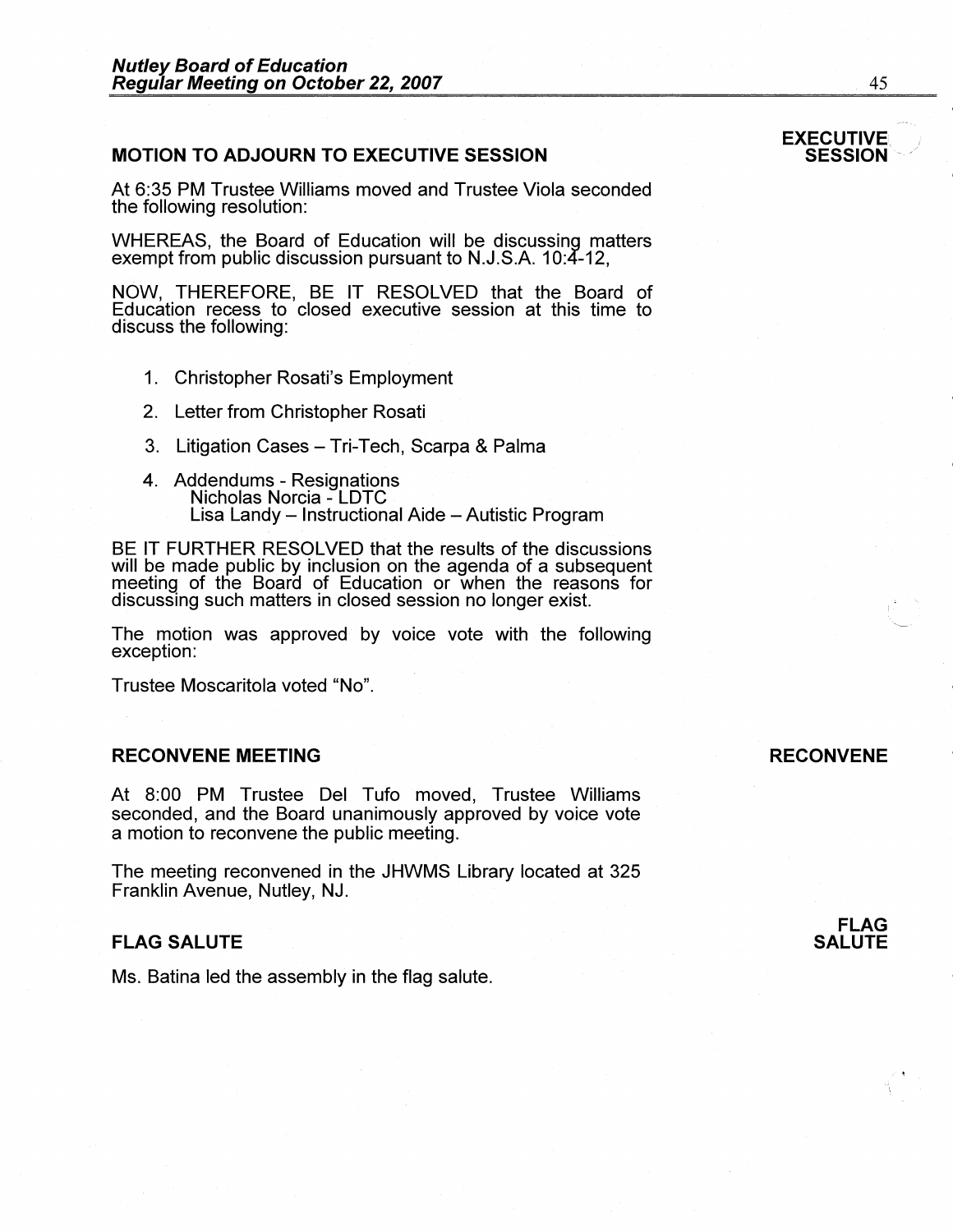#### **APPROVAL OF MINUTES**

BE IT RESOLVED that the Board of Education approves the following minutes:

September 24, 2007 - Closed Executive Session September 24, 2007 – Regular Meeting

Trustee Del Tufo moved, Trustee Viola seconded, and the Board minutes were not approved.

Trustees Casale stated he would like to see more accurate minutes, specifically the discussion on Business Administrator's Resolution #20 - Adoption of Policy (First Reading).

The minutes will be corrected and presented at the November 19, 200 $7$  Public Meeting.

#### **CORRESPONDENCE**

**None** 

#### **SUPERINTENDENT'S REPORT**

Superintendent Zarra presented the Superintendent's Report dated October 22, 2007, Schedule A, which is appended to the<br>minutes of this meeting, and briefly summarized its contents.

#### **BOARD SECRETARY'S REPORT**

Board Secretary Green stated that his report had to due with the facilities updates and he deferred to Trustee Del Tufo, Chairperson of the Facilities Committee, to speak about the facilities during the committee reports.

#### **ASSISTANT SUPERINTENDENT'S REPORT**

Mrs. Franciosa provided a brief overview of the Gifted & Talented Program. The Director of the Program will provide a more in-depth presentation at a later meeting.

#### **COMMITTEE REPORTS**

Emily Batina - Student Representative

- Trustee Del Tufo Facilities Committee
- Trustee Casale Finance/Budget Committee

**SUPT'S REPORT A** 

#### **BOARD SECRETARY'S REPORT**

**ASSISTANT SUPT'S** 

**REPORT** 

#### **APPROVE MINUTES**

## **CORRESPONDENCE**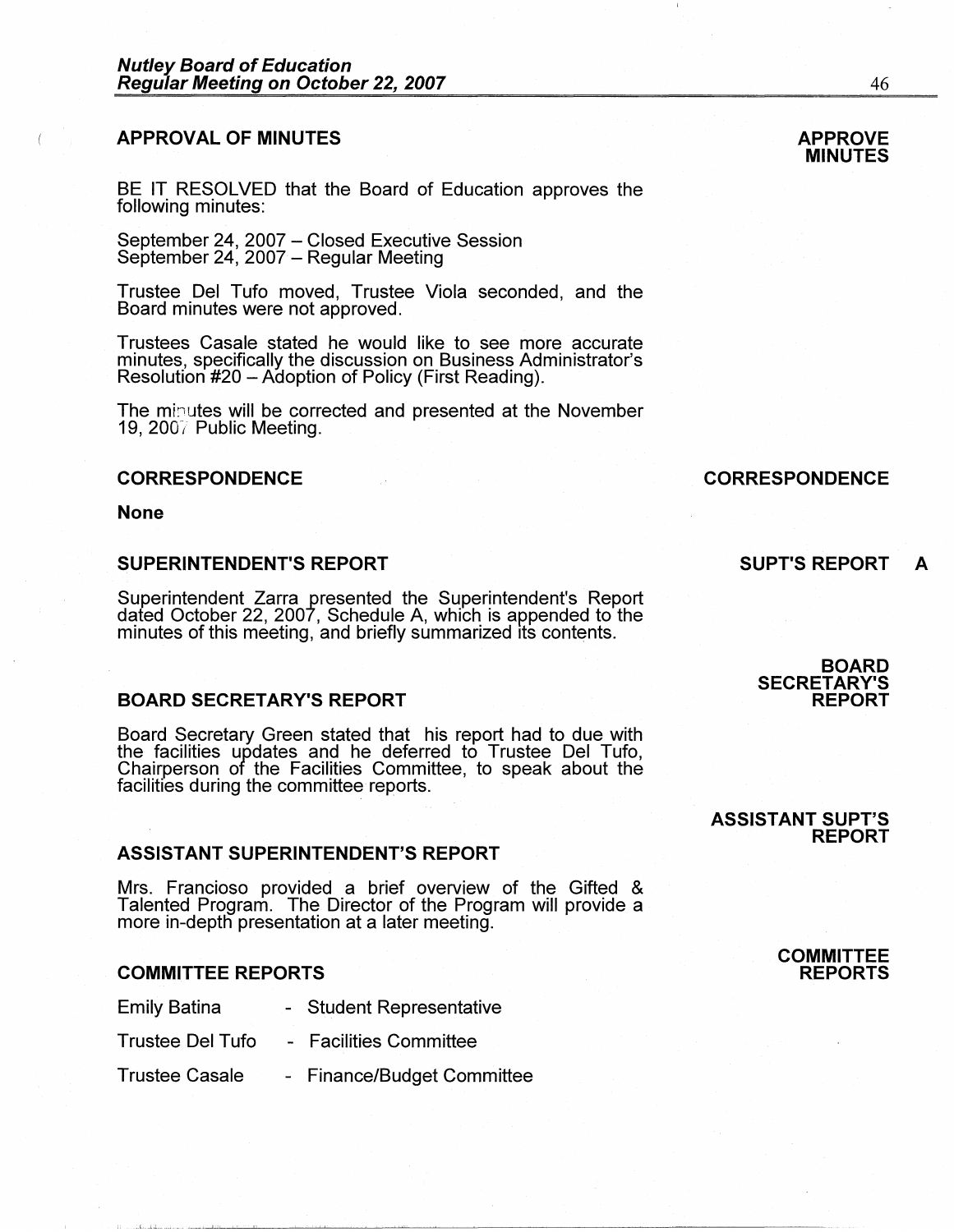Trustee Williams - Policy Committee

Trustee Viola - Athletic Committee

#### **HEARING OF CITIZENS (Resolutions Only)**

Resident Neil Henning asked about the finances of the Middle School Project.

## **SUPERINTENDENT'S RESOLUTIONS**

Mr. Zarra noted a change on Resolution #2- Appointments -Professional Staff. The change is Stephanie Scheick, Social Worker not LDTC.

Trustee Williams moved, Trustee Casale seconded, a motion that the Board approves the Superintendent's Resolutions numbers 1 througli 11 as listed befow.

Resolutions 1 through 11 were unanimously approved by roll call vote.

#### 1. **LEAVE OF ABSENCE - Teacher**

BE IT RESOLVED that the Board of Education approves a Family Leave of Absence without pay for Mrs. Michele Rizzi effective November 12, 2007 through December 14, 2007.

#### 2. **APPOINTMENTS - Professional Staff**

BE IT RESOLVED that the Board of Education approves the appointment of the personnel listed below for the 2007-08 school year, effective October 23, 2007, in accordance with the 2007-08 Teachers' Salary Guide:

| Name                                        | Degree    | <b>Step</b> | Salary             |
|---------------------------------------------|-----------|-------------|--------------------|
| Stephanie Scheick<br>Social Worker          | $M.A.+15$ | 14          | $$30,250$ (p/t .5) |
| (Replacing Marisa Tusche – Maternity Leave) |           |             |                    |

| Debbie Zaros     | $B.A.+30$ | 45,500 |
|------------------|-----------|--------|
| Autistic Program |           |        |
| (New Position)   |           |        |

## 3. **APPOINTMENT - Occupational Therapist**

BE IT RESOLVED that the Board of Education approves the appointment of Carla Cavallo as an Occupationaf Therapist effective November 5, 2007 in the amount of \$72,000, for the 2007-08 school year. This position is replacing Donna Cargill.

#### **HEARING OF CITIZENS**

#### **SUPT'S RESOLUTIONS**

### **LEAVE OF ABSENCE TEACHER**

#### **APPOINTMENTS PROF. STAFF**

#### **APPOINTMENT O.T.**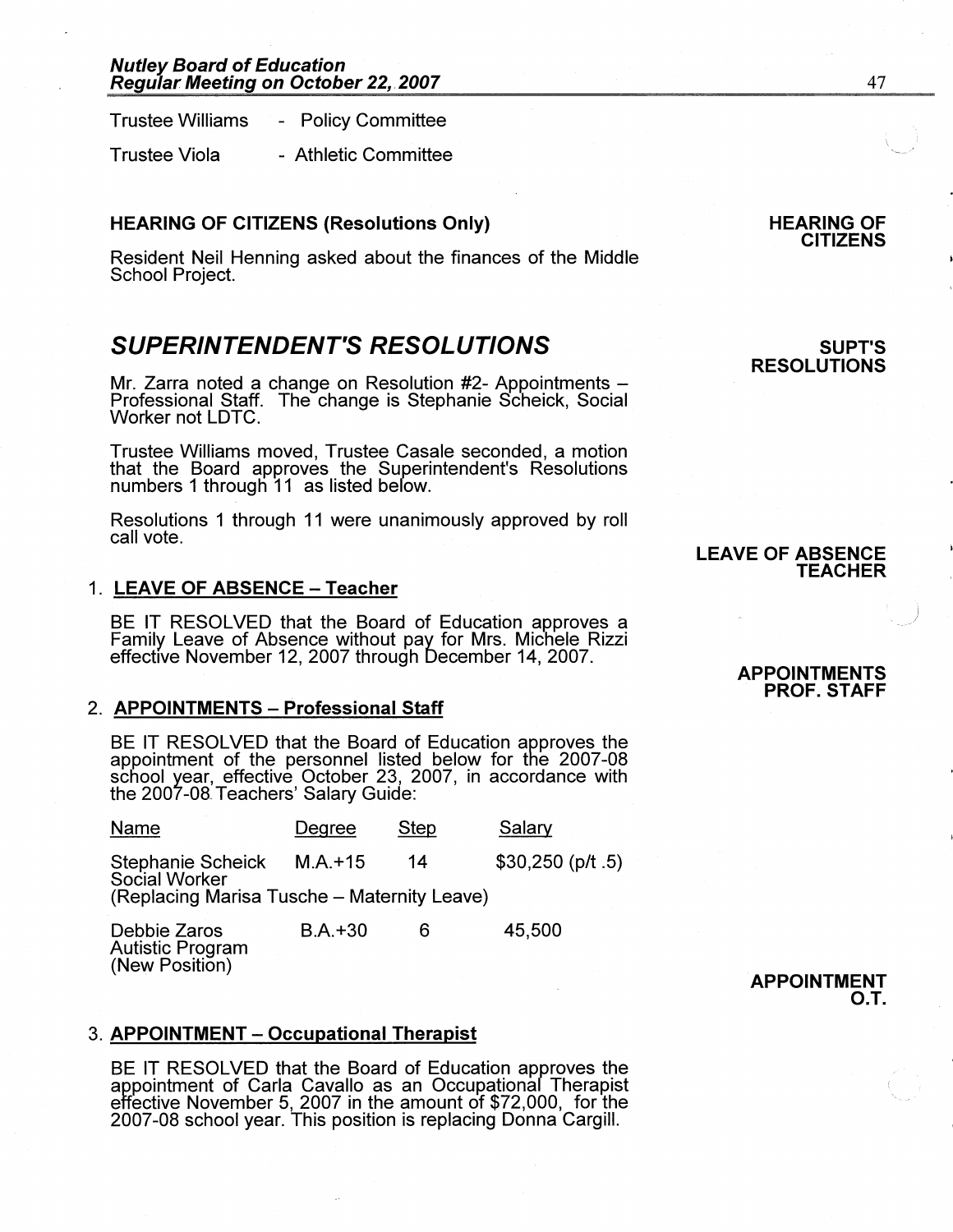#### 4. **APPOINTMENTS** - **Permanent Unassigned Substitutes**

BE IT RESOLVED that the Board of Education approves the appointments of the following permanent unassigned substitutes effective October 23, 2007 for the 2007-08 school year at the rate of \$81 per day and fringe benefits which include health benefits and dental plans:

Ryan McMullen - Special Education - Replacing Victoria Dente Karen Ponzoni-Shedd – Washington School – Filling Open Position

BE IT FURTHER RESOLVED that these candidates met the district's requirements for the permanent unassigned substitute position which is the possession of a County Substitute Certificate

#### 5. **APPOINTMENT** - **Athletics**

BE IT RESOLVED that the Board of Education approves the appointment of Miss Kimberly DiVincenzo as Assistant Basketball Coach for the 2007-08 school year at the salary of \$4,365, Step 1, in accordance with the 2007-08 Athfetic Salary Guide.

#### 6. **APPOINTMENTS** - **Teacher Substitutes**

BE IT RESOLVED that the Board of Education approves the appointments of the teacher substitutes listed on the attached Schedule B for the 2007-08 school year.

#### 7. **APPOINTMENTS** - **Secretarial/Clerical/Aide Substitutes**

BE IT RESOLVED that the Board of Education approves the following substitute for the 2007-08 school year

School Aide/Bus Aide

Betzabeth Molina

#### 8. **APPOINTMENTS - Johns Hopkins SAT Classes**

BE IT RESOLVED that the Board of Education approves the appointment of Leann Martin and David Johnston to teach the Johns Hopkins SAT Classes on November 3, 17, December 1, 8, 15, 2007 and January 5, 2008.

**APPOINT ATHLETICS** 

#### **APPOINT TEACHER SUBS**

**AIDE SUBS** 

**APPOINT SEC./CERICAL** 

**APPOINT JOHNS HOPKINS SAT** 

**APPOINT PERM. UNASSIGNED SUB**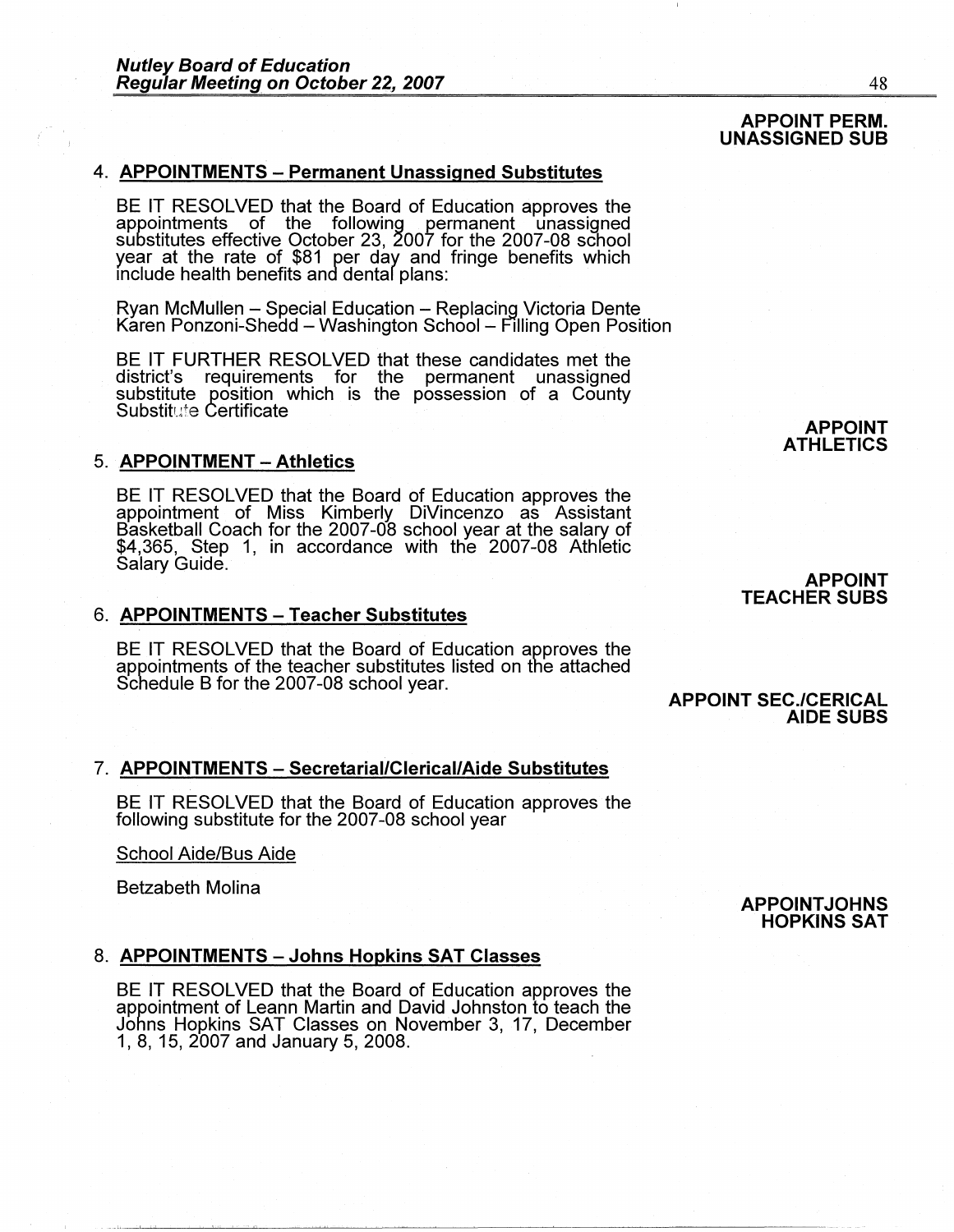#### 9. **EXTRA COMPENSATION**

BE IT RESOLVED that the Board of Education approves the following personnel be paid extra compensation in the amounts indicated for services rendered:

# **PAYMENT FOR HEALTH DYNAMICS CLASSES** - **Month of September, 2007**

Rose Cioffi **\$250.00** 

#### **PAYMENT FOR ZERO PERIOD BASIC SKILLS MATH CLASSES-September 10** - **28 and October 1, 2, 2007**

| Susan Gesumaria | \$714.00 |
|-----------------|----------|
| Leann Martin    | 714.00   |
| Heather Syme    | 546.00   |

# **PAYMENT FOR SUMMER HOURS - Stipend for Testing Coordinator**

David Sorensen \$1,700.00

#### **PAYMENT FOR SUMMER HOURS - CHILD STUDY TEAM During July and August, 2007**

| <b>Donald DiGiovine</b> | \$2,183.95 |
|-------------------------|------------|
| Sarah Fredericks        | 678.81     |
| Susan Furnari           | 1,389.00   |
| Mari Konn               | 992.24     |
| Elaine Mauro            | 645.96     |
| Nicholas Norcia         | 239.58     |
| Becky Pandolfi          | 1,990.80   |
| Stephen Parigi          | 2,087.12   |
| Robert Topolški         | 281.80     |
| Michelle Yasso          | 519.09     |
|                         |            |

#### **PAYMENT FOR D.A.R.E. CONFLICT RESOLUTION-**TITLE IV - **PAYMENT FOR SCHOOL SAFETY PROGRAM-**TITLE **V, for the 2007/08 School Year**

Natale Ferrara \$4,500.00

#### **PAYMENT** FOR THE TITLE Ill **ESUIMMIGRANT PROGRAM**  for the 2007-08 School Year (Title Ill Funding) \_\_\_\_ \_

Ciro Violante \$2,000.00

 $\mathbb{R}^2$ 

 $\bigg($ 

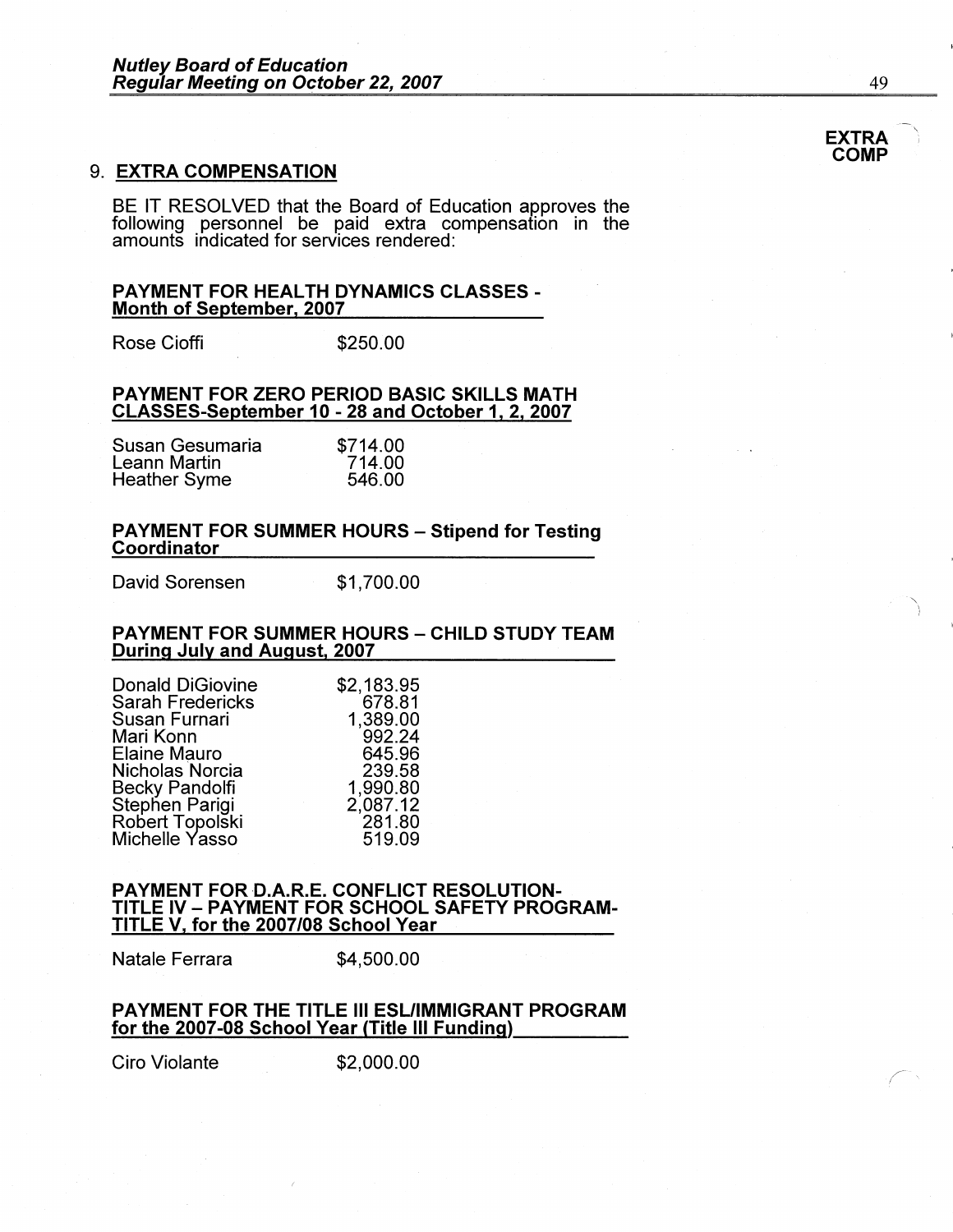# **CENTRAL DETENTION COVERAGE** - **Month of September, 2007**

#### **High School**

| Alicia Lombard | \$93.85 |
|----------------|---------|
| Denise Mazza   | 37.54   |
| Lisa Vallo     | 187.70  |

#### **JHW Middle School**

| 56.31 |
|-------|
| 37.54 |
| 18.77 |
| 37.54 |
|       |

**APPOINT SCHOOL LEVEL OBJECTIVES 2007-08** 

#### 10. **APPROVAL OF SCHOOL-LEVEL OBJECTIVES-2007-08 School Year**

BE IT RESOLVED that the Board of Education approves the School-Level Objectives contained in the Quality Assurance Annual Report for the 2007-08 school year pursuant to N.J.S.A. 18:A-1 et seq. and N.J.A.C. 6:8-4 et seq.

**SPECIAL CLASS PLACEMENT** 

#### 11. **SPECIAL CLASS PLACEMENT** - **Educationally Disabled Students**

BE IT RESOLVED that the Board of Education authorizes the attendance of students in out-of-district special education classes for the 2007-08 school year as follows:

| School                                          | No. of | <b>Students Classification</b> | <b>Effective</b><br>Date | Tuition   |
|-------------------------------------------------|--------|--------------------------------|--------------------------|-----------|
| <b>Bonnie Brae</b><br><b>Liberty Corner, NJ</b> |        | OHI                            | 9/6/07<br>S.             | 64,800    |
| <b>Windsor Learning</b><br>Pompton Lakes, NJ    |        | ED                             | 9/24/07                  | 41.737    |
| The Milton School<br>Livingston, NJ             |        | SLD                            | 9/26/07                  | 38,447    |
| <b>Chancellor Academy</b><br>Pompton Plains, NJ |        | SLD                            | 10/5/07                  | 20,638.01 |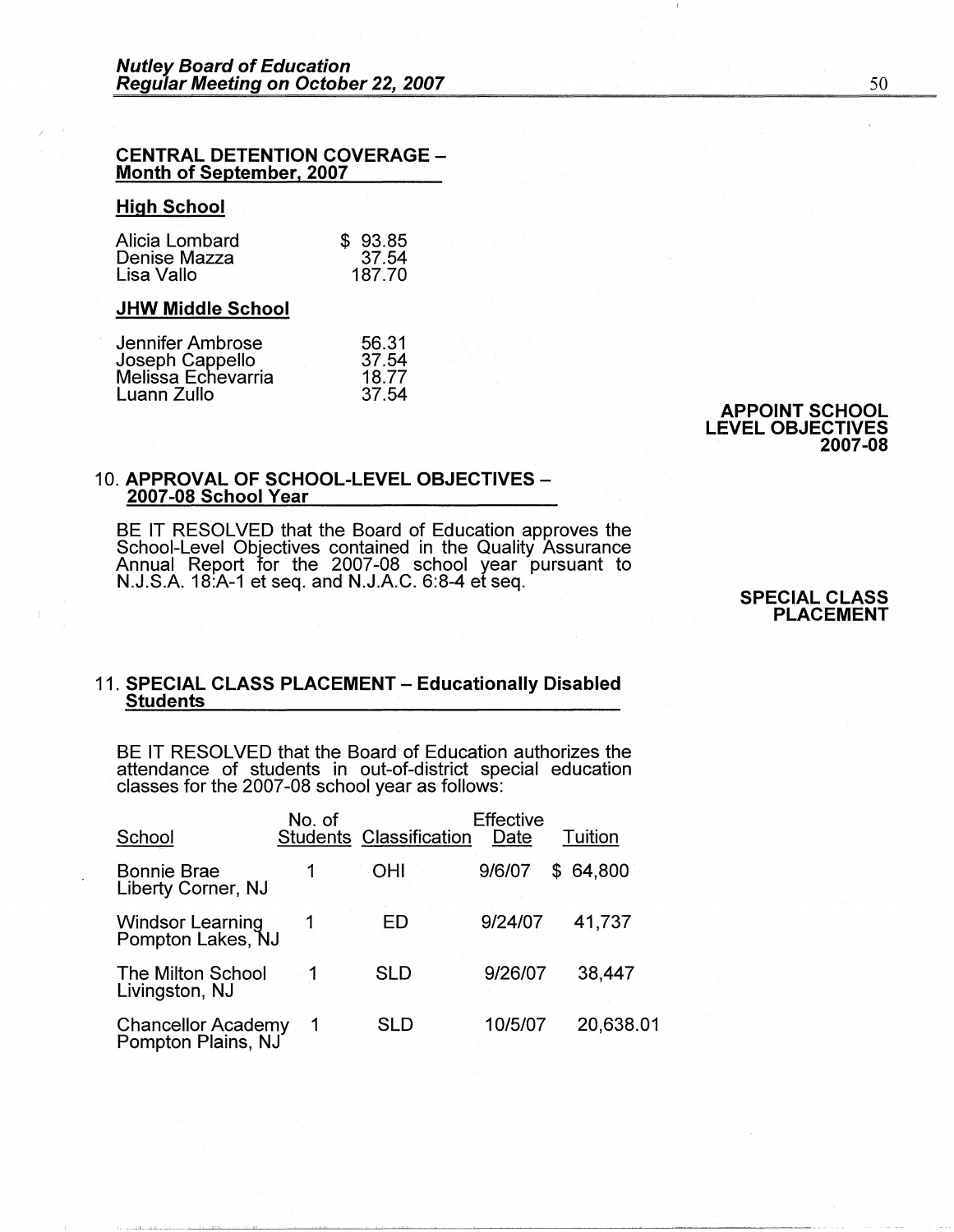#### 12. **RESIGNATIONS**

Trustee Frannicola moved, and Trustee Moscaritola seconded, the following resolution. Upon being put to a roll call vote the resolution was approved.

BE IT RESOLVED that the Board of Education approves the acceptance of the resignations of the following personnel:

| Nicholas J. Norcia - Learning Disabilities Teacher Consultant |
|---------------------------------------------------------------|
| Effective January 4, 2008                                     |

Lisa Landy - Instructional Aide - Autistic Program Effective November 2, 2007

### **BUSINESS ADMINISTRA TORI BOARD SECRETARY'S RESOLUTIONS**

Trustee Casale made a motion and Trustee Del Tufo seconded to change the word "shall" to "may" in Resolution 8 - Adoption of Policy (Second Reading) Policy #8461 - Reporting Violence, Vandalism, Alcohol and Other Drug<br>Abuse.

Trustee Moscaritola stated that he felt that Policy #8461 should be reviewed.

Upon being put to a roll call vote the motion for the change was approved.

Trustee Frannicola moved, and Trustee Moscaritola seconded, a motion that the Board approves the Business Administrator/Board Secretary's Resolutions numbers 1 through 17 and 19 through 21.

Upon being put to a roll call vote Resolutions 1 through 17 and 19 through 21 were approved by roll call vote with the following exceptions:

1. Trustee Viola abstained on Resolution #4 - Requests for Use of School Buildings and Grounds.

2. Trustee Moscaritola abstained on Policy: #8461 - Reporting Violence, Vandalism, Alcohol and Other Drug Abuse which is part of Resolution  $#8$  – Adoption of Policy (Second Reading).

#### 1. **SECRETARY & TREASURER'S REPORT**

BE IT RESOLVED that the Board of Education approves the acknowledgement and acceptance of the reports of the Board Secretary (Appendix A) and Treasurer of School Monies (Appendix B) for the period ending September 30, 2007.

### **BA/BOARD SECRETARY'S RESOLUTIONS**

#### **RESIGNATIONS**

51

#### **SECY. & TREAS. A REPORTS**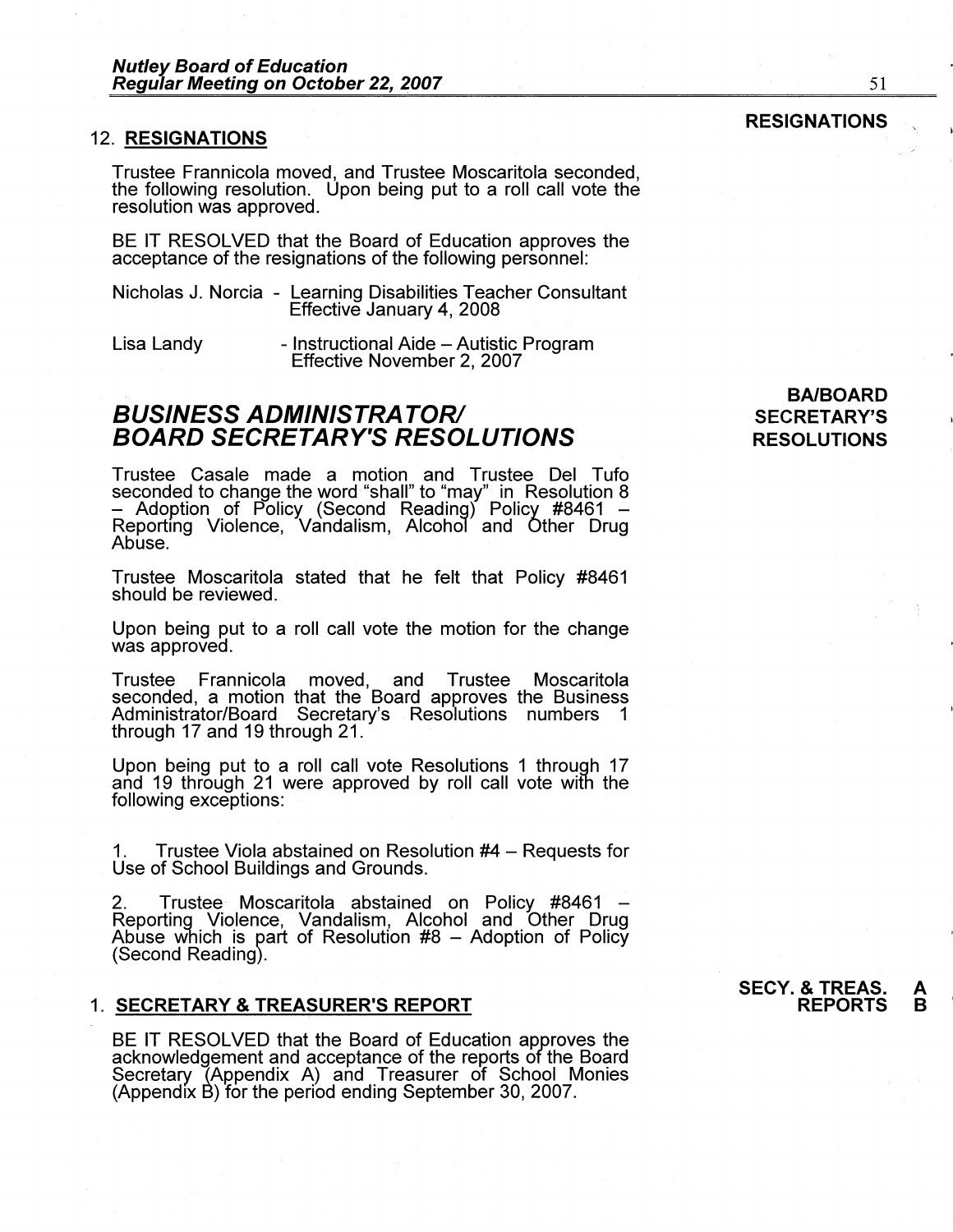#### 2. **CERTIFICATION OF MAJOR ACCOUNT FUND STATUS**

BE IT RESOLVED that pursuant to NJAC 6A:23-2.11(c) 4, the Nutley Board of Education certifies that as of September 30 2007, after review of the Secretary's monthly financial report (Appropriations section) and upon consultation with the appropriate district officials, to the best of its knowledge no major account or fund has been over-expended in violation of<br>NJAC 6A:23-2.11(b) and that sufficient funds are available to meet the district's financial obligations for the remainder of the fiscal year. (Major funds are General Fund, Capital Projects and Debt Service.)

#### 3. **BILLS AND MANDATORY PAYMENTS**

BE IT RESOLVED that the Board of Education approves the<br>payment of bills and mandatory payments dated October 23, 2007 in the total amount of \$6,393,467.41 (Appendix C).

#### **4. REQUESTS FOR USE OF SCHOOL BUILDINGS AND GROUNDS**

BE IT RESOLVED that the Board of Education approves the requests for the use of school buildings and grounds (Appendix D), that conform to the rules and regulations set by the Board of Education.

#### 5. **TRANSFER SCHEDULE**

BE IT RESOLVED that the Board of Education approves, in compliance with NJAC 6A:23-2.11(c)3ii, and NJSA 18A:22-8-1, the transfers in the 2007-08 budget dated September 30, 2007 in the amount of \$333,693.00 as appended (Appendix E).

#### 6. **APPROVAL OF TRAVEL LIST**

BE IT RESOLVED that the Board of Education approves the travel list and all expenses per Attachment F.

#### 7. **RESCIND /ADOPT- Schedule of Meetings**

BE IT RESOLVED that the Board of Education approves the rescinding of the Adoption of Schedule of Meetings (Schedule A) at the May 3, 2007 Reorganization Meeting.

BE IT FURTHER RESOLVED that the Board of Education approves the Revised Annual Schedule of Meetings as attached (Appendix (G).

**BILLS** & **MANDATORY C PAYMENTS** 

#### **USE OF BUILDINGS D AND GROUNDS**

**TRANSFER E SCHEDULE** 

**APPROVE TRAVEL LIST F** 

**RESCIND/APPOINT SCHEDULE OF MEETINGS G**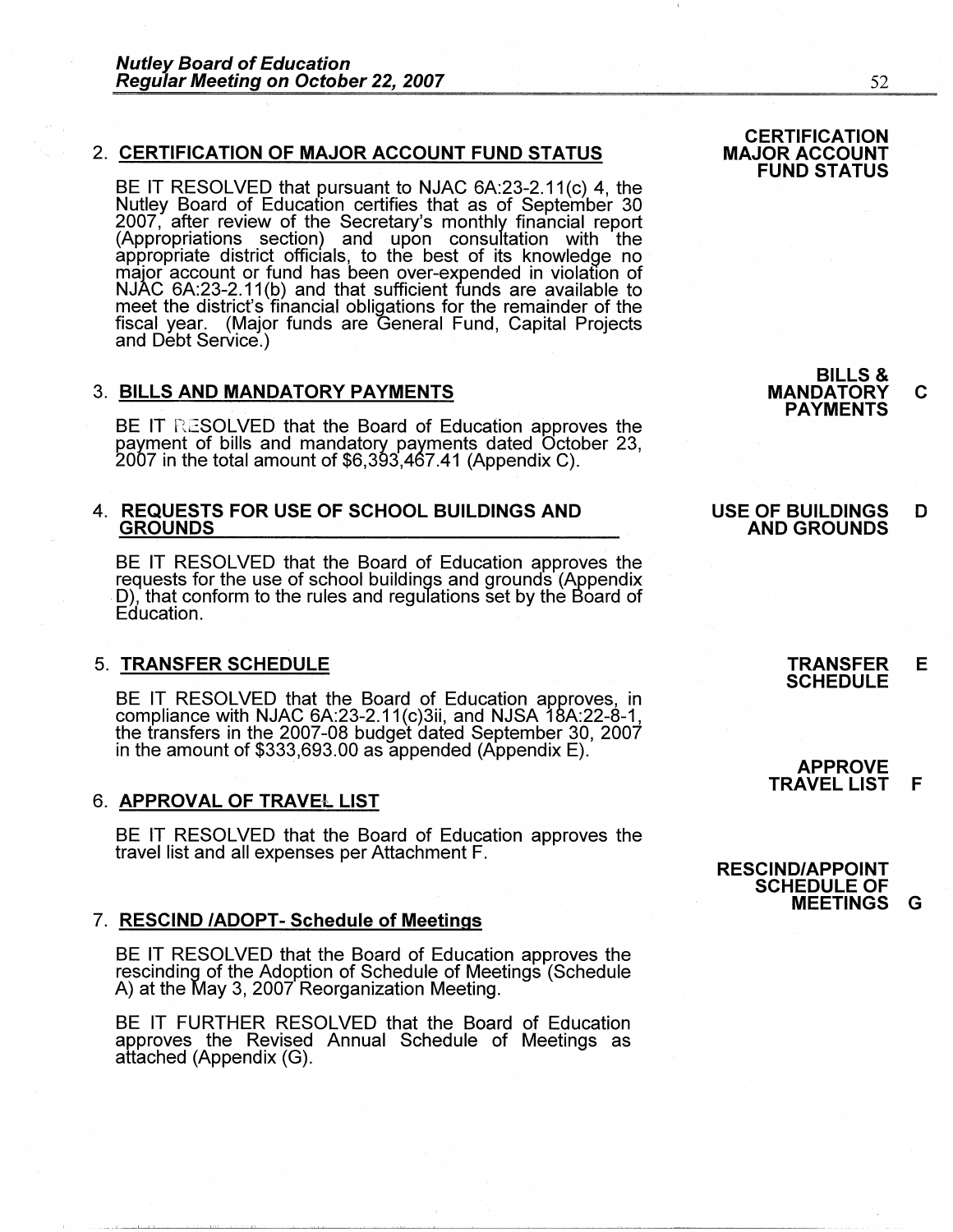#### 8. **ADOPTION OF POLICIES (Second Reading)**

BE IT RESOLVED that the Board of Education adopts the following policies (second reading) on file in the Business Office (Appendix **H)** :

| Policy #5330    | <b>Administration of Medication</b>    |
|-----------------|----------------------------------------|
| Policy #5512.01 | Harassment, Intimidation, and Bullying |
| Policy#8461     | Reporting Violence, Vandalism, Alcohol |
|                 | and Other Drug Abuse                   |

#### 9. **JOINT TRANSPORTATION AGREEMENT- Kearny Board Of Education**

BE IT RESOLVED, that the Nutley Board of Education approves a Joint Transportation Agreement with the Kearny Board of Education to provide transportation for one special education student from Governor Livingston High School, on a Kearny bus at a cost of \$2.00 per mile, and one-half of the bus driver's hourly rate x the number of days transported during the month. (Subject to approval of the County Superintendent of Schools.)

#### 10. **APPROVAL OF SERVICES**

BE IT RESOLVED that the Nutley Board of Education approves the services of Wonder Works Construction, New York, NY to provide two masons to replace one lintel at Washington Elementary School in an amount not to exceed \$13,500.

#### 11. **AUTHORIZATION OF MEMBER PARTICIPATION IN A COOPERATIVE PRICING SYSTEM**

BE IT RESOLVED that the Nutley Board of Education authorizes contracting units to establish a Cooperative Pricing System and to enter into Cooperative Pricing Agreements for its administration as per N.J.S.A. 40A: 11-11(5), and

WHEREAS, THE Ramsey Board of Education, herein referred to as the "Lead Agency" has offered voluntary participation in a Cooperative Pricing System for the purchase of goods and services;

WHEREAS, on October 22, 2007 the governing body of the Nutley Board of Education, County of Essex, State of New Jersey duly considered participation in a Cooperative Pricing system for the provision and performance of goods and services,

**APPROVAL OF SERVICES** 

**SYSTEM** 

**AUTHORIZE PARTICIPATION IN COOPERATIVE PRICING** 

**JOINT** 

**TRANSPORTATION** 

**ADOPT POLICIES**  $2<sup>ND</sup>$ **READING** 

''f:.~·'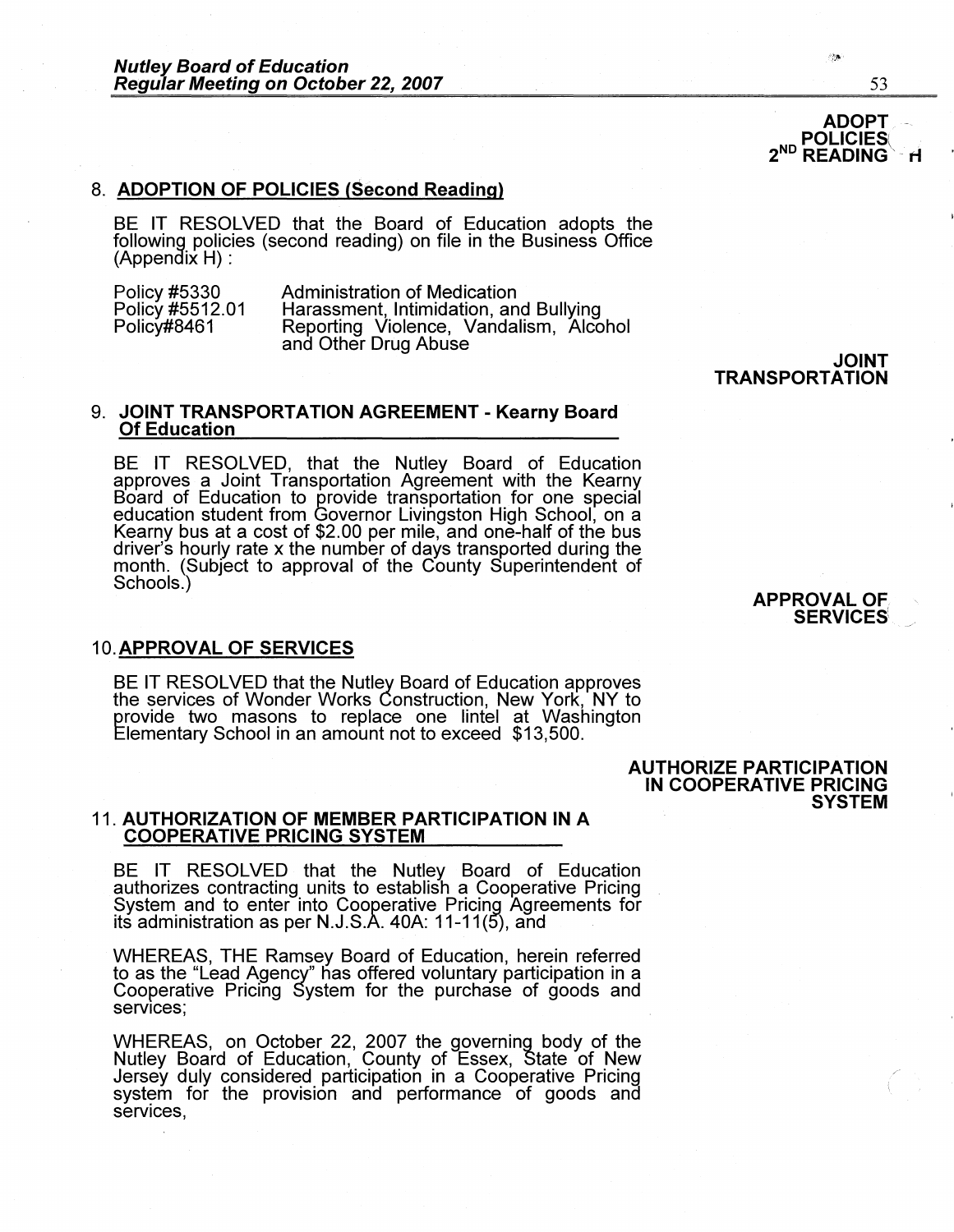#### **NOW,** THEREFORE BE IT RESOLVED as follows:

This resolution shall be known and may be cited as the Cooperative Pricing Resolution of the Ramsey Cooperative Pricing System.

Pursuant to the provisions of N.J.S.A. 40A: 11-11(5), the School Business Administrator is hereby authorized to enter into a Cooperative Pricing Agreement with the Lead Agency.

The Lead Agency shall be responsible for complying with the provisions of the Local Public Contracts Law (N.J.S.A.40A:11-1 et seq.) and all other provisions of the revised statutes of the State of New Jersey.

#### 12. APPROVAL OF PARTIAL PAYMENT TO A. PFLUGH, INC.

BE IT RESOLVED that the Board of Education approves partial payment in the amount of \$16,482.37 to A. Pflugh, Inc. for the Franklin Middle School Additions and Alterations Project as per the recommendation of the Board's architect and construction manager.

#### 13. **APPROVAL OF PARTIAL PAYMENT TO CHANREE CONSTRUCTION CO.**

BE IT RESOLVED that the Board of Education approves partial payment in the amount of \$248,234.00 to Chanree Construction Co. for the Franklin Middle School Additions and Alterations Project as per the recommendation of the Board's architect and construction manager.

#### 14. **APPROVAL OF PARTIAL PAYMENT TO TRU-VAL ELECTRIC CORPORATION**

BE IT RESOLVED that the Board of Education approves partial payment in the amount of \$57,117.60 to Tru-Val Electric Corporation for the Franklin Middle School Additions and Alterations Project as per the recommendation of the Board's architect and construction manager.

#### 15. **APPROVAL OF PARTIAL PAYMENT TO SALAZAR** & **ASSOCIATES, INC.**

BE IT RESOLVED that the Board of Education approves partial payment in the amount of \$673,115.70 to Salazar & Associates, Inc. for Toilet Room Renovations per the recommendation of the Board's architect and construction manager.

**APPROVAL OF PARTIAL PAYMENT** 

**APPROVAL OF PARTIAL PAYMENT** 

**TRU-VAL** 

**SALAZAR** 

#### **APPROVAL OF PARTIAL PAYMENT CHANREE**

**APPROVAL OF PARTIAL PAYMENT A. PFLUGH, INC.**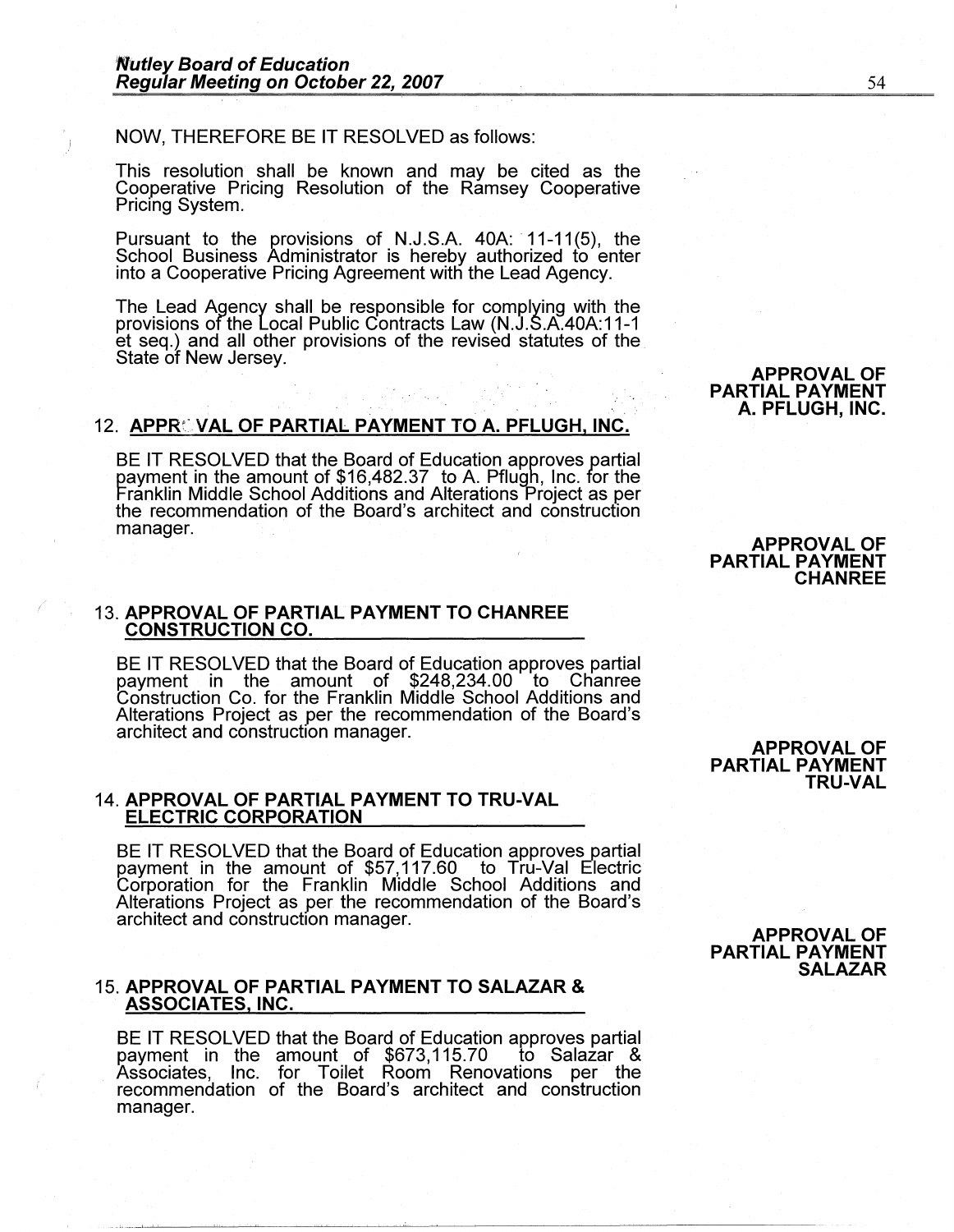#### 16. **APPROVAL OF CHANGE ORDER FOR ADDITIONS AND ALTERATIONS TO FRANKLIN MIDDLE SCHOOL**

BE IT RESOLVED that the Board of Education approves Change Order #GC-1, on file in the Business Office, in the amount of \$1,500 to Niram, Inc. for the Lead Paint Abatement/Signage Replacement as per the recommendation of the Board's architect and construction manager.

#### 17. **APPROVAL OF PAYMENT TO KEYSTONE LOCATING, LLC**

BE IT RESOLVED that the Board of Education approves payment in the amount of \$1,200 to Keystone Locating, LLC for underground utility mark out work in connection with the new gym at Spring Garden Elementary School.

#### 18. **ACCEPTANCE OF DONATION**

Trustee Casale moved, and Trustee Moscaritola seconded, the following resolution. Upon being put to a roll call vote the resolution was approved.

BE IT RESOLVED that the Nutley Board of Education accepts a \$25,000 cash prize for Yantacaw Elementary School being the grand prize winner in the 2007 LITERACY FOR LIFE Library Makeover Program sponsored by makers of Children's BENADRYL Allergy and PediaCare products, in cooperation with Reading Is Fundamental and Scholastic.

BE IT FURTHER RESOLVED that the Board accepts a \$15,000 retail value in Scholastic books and Scholastic will provide eight (8) hours of expert consultation and assistance in determining appropriate books to aid Yantacaw Elementary School witfl the Library Makeover. The total appropriate retail value is \$41,200.

Trustee Casale commended the parents at Yantacaw School for a job well done on obtaining the funds through a contest to be used for the school library.

#### 19. **APPROVAL OF SERVICES**

BE IT RESOLVED that the Nutley Board of Education approves services from Professional Education Services, Inc. to provide students with homebound services during their affiliation with one or more of the following treatment facilities:

**ACCEPT DONATION** 

#### **APPROVEAL SERVICES**

**APPROVAL OF CHANGE ORDER** 

> **APPROVAL OF PAYMENT KEYSTONE**

/-  $( \quad , \quad )$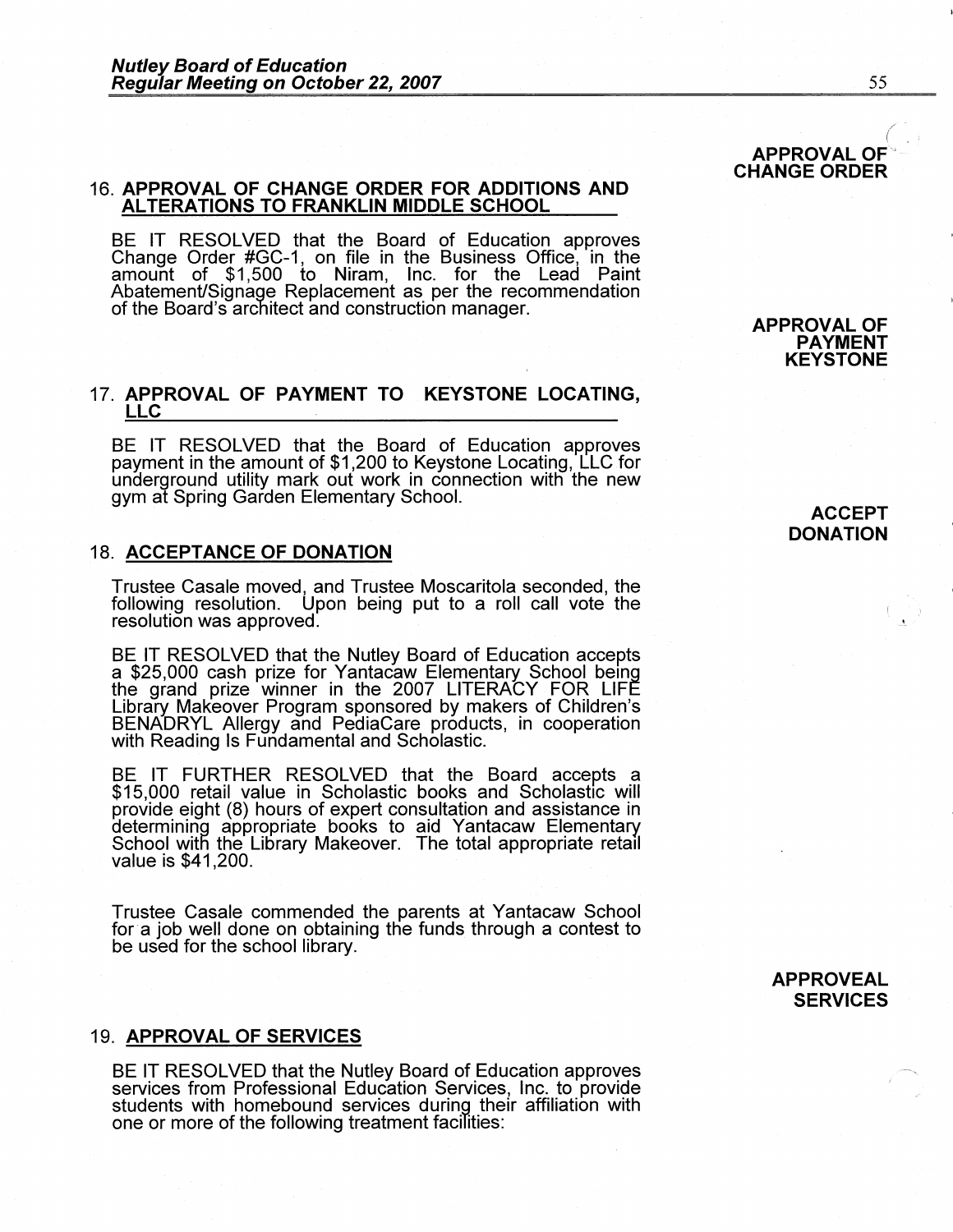South Jersey Health Care, Bridgeton/Elmer, NJ

Princeton House Behavioral Health Systems, Cherry Hill/ Hamilton/North Brunswick/Princeton, NJ

High Focus Centers, Cranford/Paramus/Parsippany/Sparta, NJ

C.A.R.E.S. Program, St. Francis Medical Center, Trenton, NJ

#### **RESCIND/APPROVE DEPOSITORY OF SCHOOL FUNDS**

# 20. **RESCIND/APPROVE DEPOSITORY OF SCHOOL FUNDS** - **Commerce Bank**

BE IT RESOLVED that the Board of Education approves the rescinding of the Depository of School Funds - Commerce Bank at the May 3, 2007 Reorganization Meeting.

BE IT ALSO RESOLVED that Commerce Bank be designated as the official depository for the following account of the Nutley Board of Education for the 2007-08 school year, and

BE IT FURTHER RESOLVED that the following officers of the account be authorized to sign checks:

School Account:

Radcliffe School Michael Kearney and Beverly Cullari

**REAPPOINT MANAGER OF B&G** 

# 21. **REAPPOINTMENT** - **Manager of Buildings** & **Grounds** - **Mr. Philip Nicolette**

BE IT RESOLVED that the Board of Education approves the reappointment of Mr. Philip Nicolette as Manager of Buildings & Grounds, for the period July 1, 2007 through June 30, 2008, and

BE IT FURTHER RESOLVED that the Board approves the salary in the amount of \$83,813.00 plus longevity of \$2,000 and a Stipend-Security of \$5,000.00.

### **HEARING OF CITIZENS**

Resident Mike Russo inquired about the Smart Boards and how the items were received.

#### **HEARING OF CITIZENS**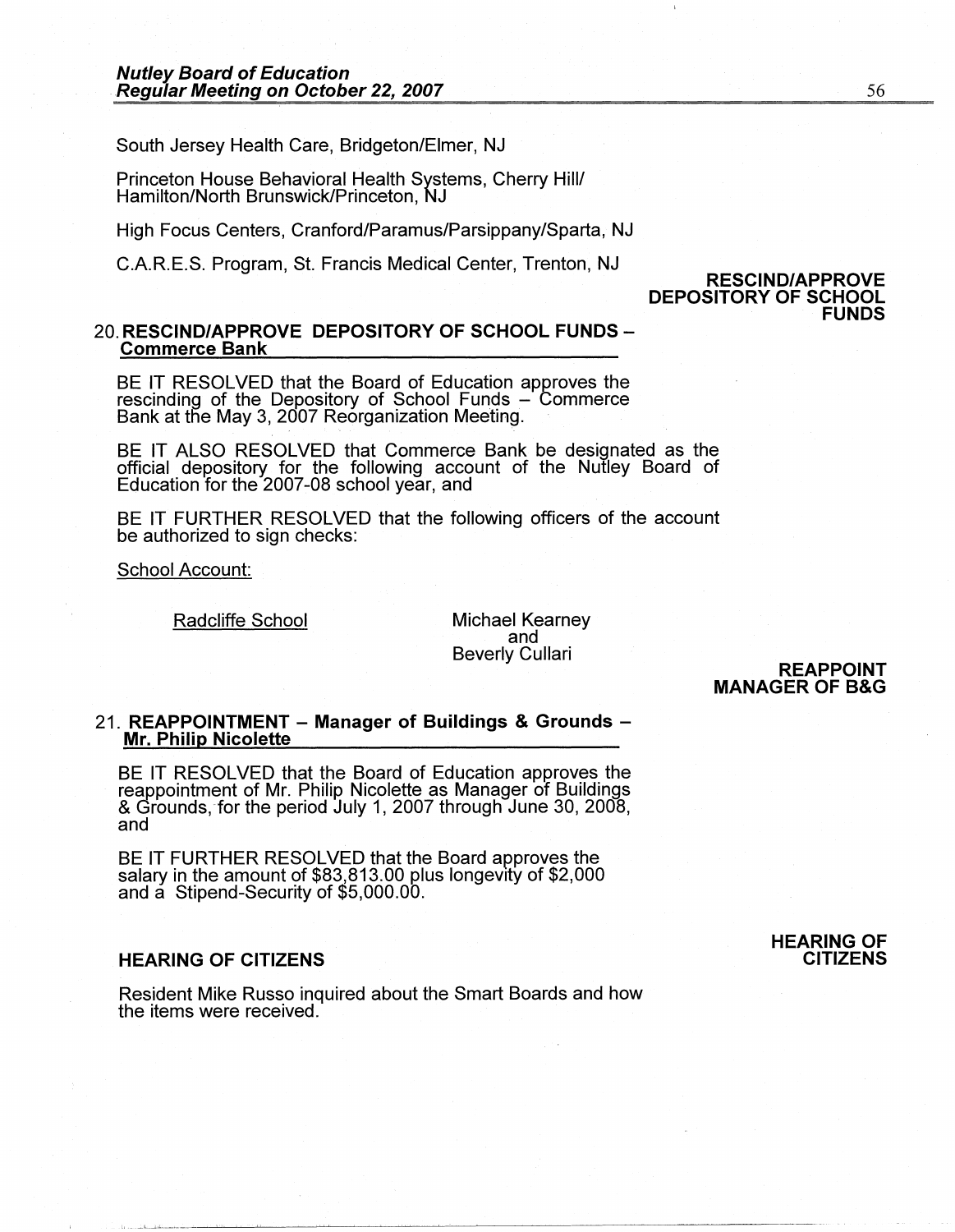Resident Terry Quirk, representative for the Nutley Parent Advocacy Network (NPAN), addressed the Board and commented on the building access at the middle school.

Trustee Moscaritola asked about the details of the middle school hallway.

Resident Quirk stated that NPAN's Tricky Tray proceeds would go towards the Autistic Program. She complimented Trustees Casale, Alamo, Frannicola, Moscaritola and Williams on their participation.

Resident Mike Ricioni inquired about the closing of the lunch program for elementary schools and stated he is not in favor of closing the lunch program.

EAN President, Andrew Linfanti, commented on providing health benefits to domestic partners and spoke in favor of it.

Resident Ken Reilly stated he would like to see the middle school project come to an end soon. He also commented on the flooring of the 3<sup>rd</sup> floor, lack of nutritional value of the middle school cafeteria program and the possibility of a roof at the new Spring Garden gym than can be designed to add classrooms in the future. .

Resident Mike Russo stated that the Term Agreement for Channel One should be used instead of the contract.

Mr. Green read a statement from Channel One that re-enforces the Agreement for the Board to opt out of the Agreement at the discretion of the Board.

Resident Quirk inquired about Channel One equipment and the scheduling of Channel One.

#### **OLD BUSINESS**

Trustee Casale asked if the district could cut Channel One to allow high school announcements. He would like to have announcements read during homeroom. After the announcements are read, run Channel One until the end of homeroom.

Trustee Moscaritola thanked the Superintendent and addressed the Board for an answer to his question on Channel One.

President Olivo stated that there will be a meeting concerning a parking plan at Washington School.

#### **OLD BUSINESS**